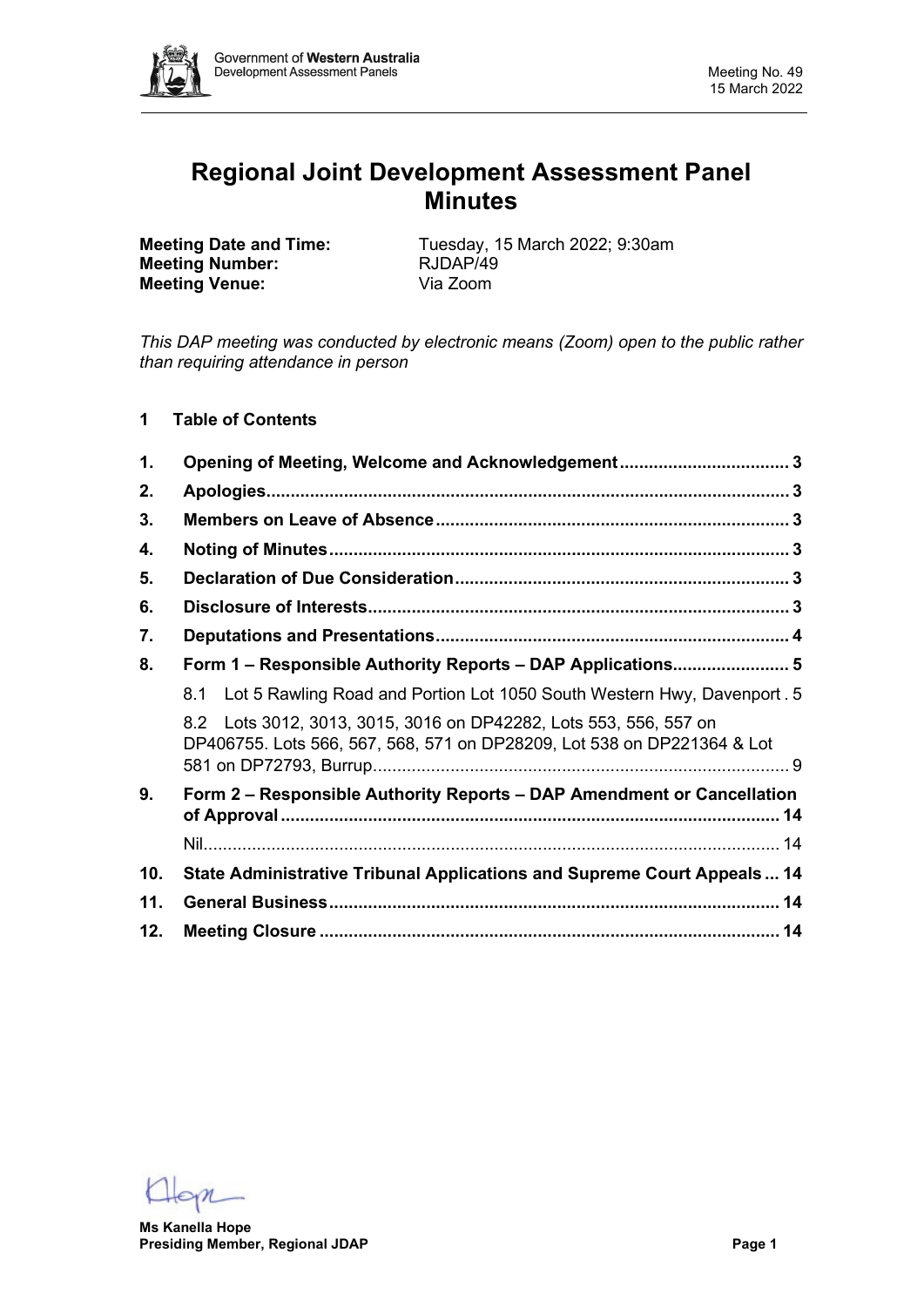

# **Attendance**

# **DAP Members**

Ms Kanella Hope (A/Presiding Member) Mr Gene Koltasz (A/Deputy Presiding Member) Mr Justin Page (Third Specialist Member)

*Item 8.1* Cr Michelle Steck (Local Government Member, City of Bunbury) Cr Betty McClearly (Local Government Member, City of Bunbury)

*Item 8.2* Cr Margaret Bertling (Local Government Member, City of Karratha)

# **Officers in attendance**

*Item 8.1* Ms Barbara Macaulay (City of Bunbury) Mr Justin Biggar (City of Bunbury) Mr Kyle Daly (City of Bunbury)

*Item 8.2* Mr Chris Sayer (City of Karratha) Mr Ryan Hall (City of Karratha) Mr Chris Adams (City of Karratha)

# **Minute Secretary**

Ms Samantha Hansen (DAP Secretariat) Ms Adele McMahon (DAP Secretariat)

# **Applicants and Submitters**

*Item 8.1* Mr Larry Guise (V&V Walsh Pty Ltd C/o Across Planning) Mr Brent Dancer (V&V Walsh Pty Ltd) Mr Gerhard Reyneke (V&V Walsh Pty Ltd) Mr Cameron Cody (V&V Walsh Pty Ltd Ms Louisa Robertson (Strategen-JBS&G)

*Item 8.2* Mr Vikas Rambal (Perdaman Chemicals and Fertilisers Pty Ltd) Mr Ishan Rambal (Perdaman Chemicals and Fertilisers Pty Ltd) Ms Nicole Hynes (Perdaman Chemicals and Fertilisers Pty Ltd) Mr Danny Van Niekerk (Clough)

# **Members of the Public / Media**

There were 2 members of the public in attendance.

Ms Jesinta Burton from Business News was in attendance.

**Ms Kanella Hope Presiding Member, Regional JDAP Page 2**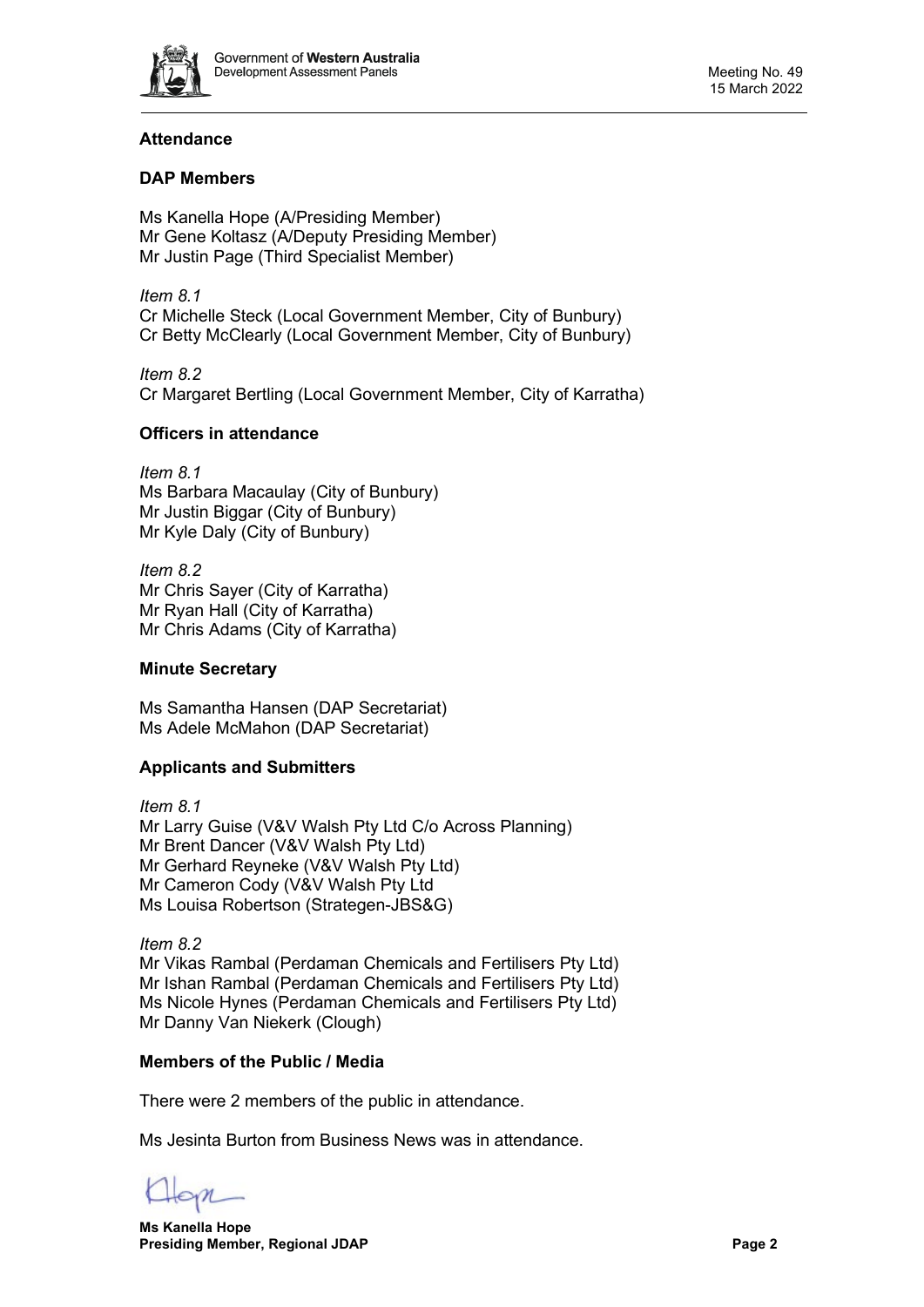

# <span id="page-2-0"></span>**1. Opening of Meeting, Welcome and Acknowledgement**

The A/Presiding Member declared the meeting open at 9:34am on 15 March 2022 and acknowledged the traditional owners and paid respect to Elders past and present of the land on which the meeting was being held.

The A/Presiding Member announced the meeting would be run in accordance with the DAP Standing Orders 2020 under the *Planning and Development (Development Assessment Panels) Regulations 2011.*

#### **1.1 Announcements by Presiding Member**

The A/Presiding Member advised that in accordance with Section 5.16 of the DAP Standing Orders 2020 which states *'A person must not use any electronic, visual or audio recording device or instrument to record the proceedings of the DAP meeting unless the Presiding Member has given permission to do so.',* the meeting would not be recorded.

In response to the COVID-19 situation, this meeting was convened via electronic means (Zoom). Members were reminded to announce their name and title prior to speaking.

## <span id="page-2-1"></span>**2. Apologies**

Mr Paul Kotsoglo (Presiding Member) Cr Kelly Nunn (Local Government Member, City of Karratha)

#### <span id="page-2-2"></span>**3. Members on Leave of Absence**

Nil

#### <span id="page-2-3"></span>**4. Noting of Minutes**

DAP members noted that signed minutes of previous meetings are available on the [DAP website.](https://www.dplh.wa.gov.au/about/development-assessment-panels/daps-agendas-and-minutes)

#### <span id="page-2-4"></span>**5. Declaration of Due Consideration**

The A/Presiding Member noted that an addendum to the agenda was published to include details of a DAP direction for further information and responsible authority response in relation to Item 8.1, received on 14 March 2022.

All members declared that they had duly considered the documents.

#### <span id="page-2-5"></span>**6. Disclosure of Interests**

DAP Member, Mr Paul Kotsoglo, declared an Indirect Pecuniary Interest in item 8.2. As Managing Director of Planning Solutions, Mr Kotsoglo has had discussions with parties involved in the project.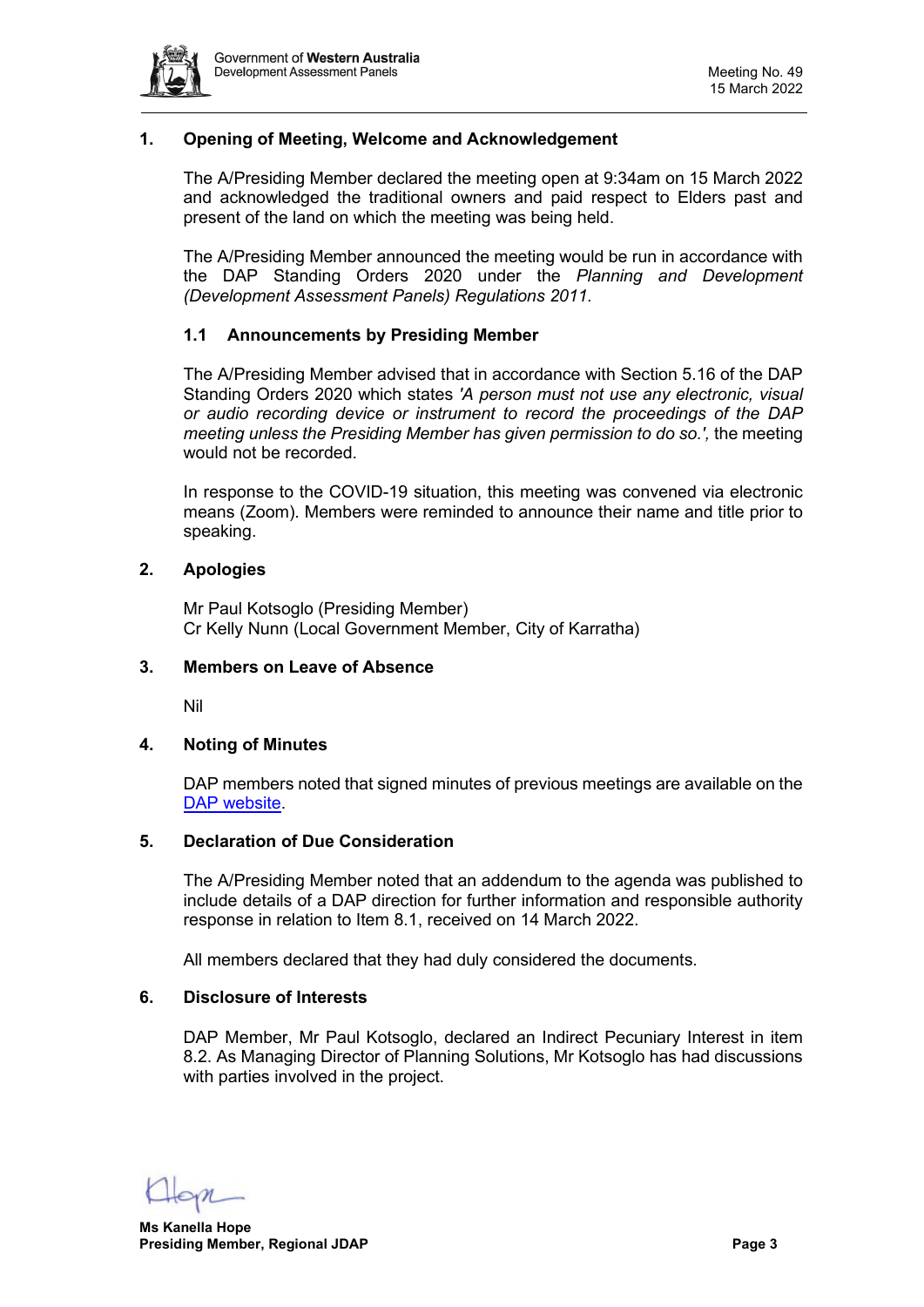

In accordance with section 6.2 and 6.3 of the DAP Standing Orders 2020, the Deputy Presiding Member, Ms Kanella Hope, determined that the member listed above, who had disclosed an Indirect Pecuniary Interest, was not permitted to participate in the discussion and voting on the items.

DAP Member, Ms Kanella Hope, declared an Impartiality Interest at Item 8.1. As a planning consultant practising in the Bunbury Geographe region which includes liaising on behalf of applicants with the City of Bunbury on various other planning proposals. Ms Hope was formerly a colleague of the applicant, Larry Guise of Across Planning when they worked together at Calibre Consulting (which ceased 3.5 years ago). They remain affiliated but do not presently work together. Further, on occasion, Ms Hope works for various other shared clients with Strategen JBS&G. At times this has involved Louisa Robetrson providing expert fire advice. Ms Hope declared that these connections will not affect her ability to make sound judgements in this matter.

In accordance with section 6.2 and 6.3 of the DAP Standing Orders 2020, the Presiding Member, Mr Ian Birch, determined that the member listed above, who had disclosed an Impartiality Interest, was permitted to participate in the discussion and voting on the items.

DAP Member, Cr Michelle Steck, declared an Impartiality Interest at Item 8.1. Cr Steck declared that her son used to work for the applicant, V & V Walsh.

In accordance with section 6.2 and 6.3 of the DAP Standing Orders 2020, A/Presiding Member, Ms Kanella Hope, determined that the member listed above, who had disclosed an Impartiality Interest, was permitted to participate in the discussion and voting on the items

# <span id="page-3-0"></span>**7. Deputations and Presentations**

- **7.1** Mr Larry Guise (Across Planning) addressed the DAP in support of the recommendation for the application at Item 8.1 and responded to questions from the panel.
- **7.2** Ms Louisa Robertson (Strategen-JBS&G) responded to questions from the panel in relation to the application at Item 8.1.
- **7.3** Officers from the City of Bunbury addressed the DAP in relation to the application at Item 8.1 and responded to questions from the panel.

# *The presentation at Item 7.1 – 7.3 was heard prior to the application at Item 8.2.*

**7.4** Officers from the City of Karratha addressed the DAP in relation to the applicant at Item 8.2 and responded to questions from the panel.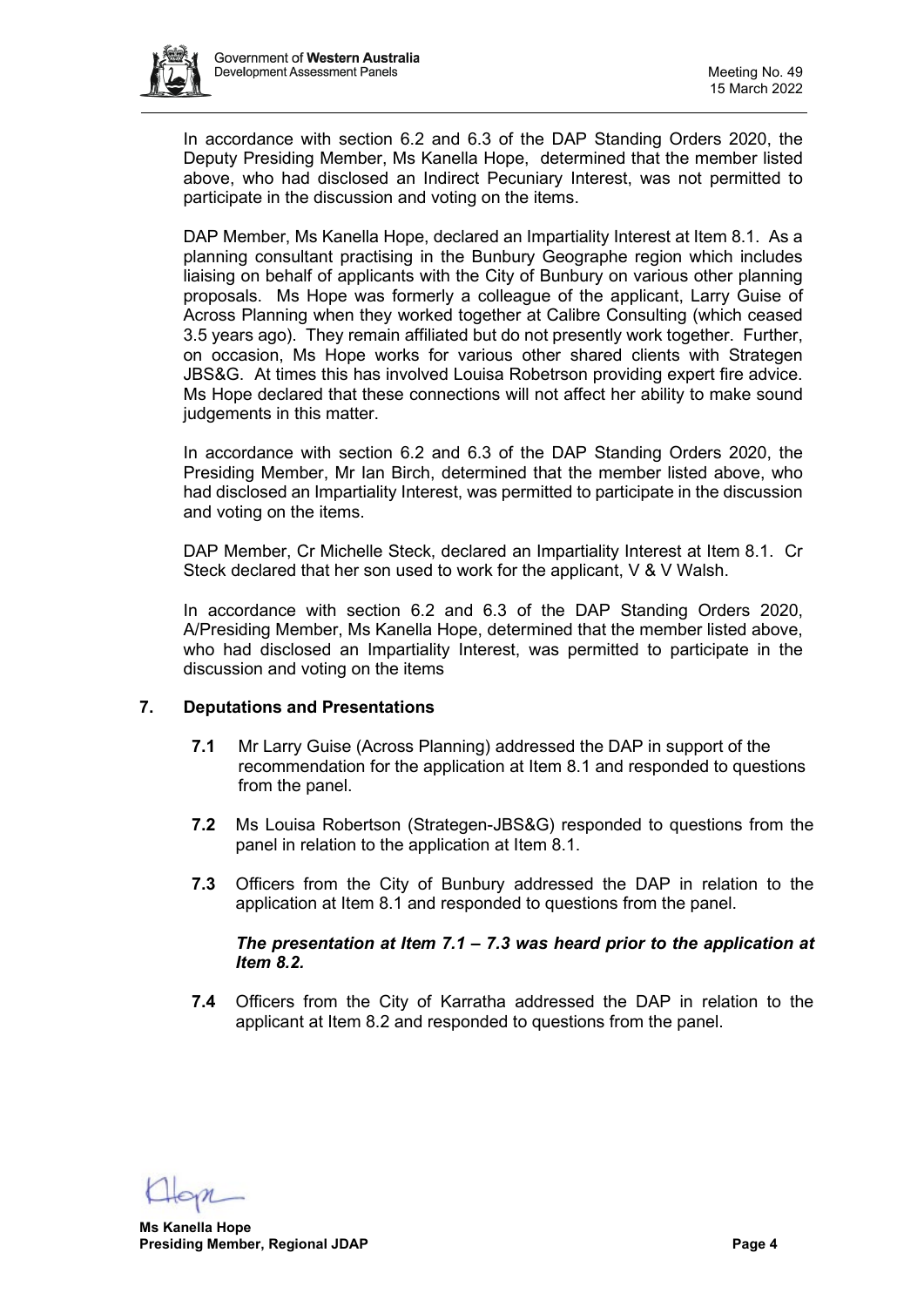

- **7.5** Mr Vikas Rambal (Perdaman Chemicals and Fertilisers Pty Ltd) responded to questions from the panel in relation to the application at Item 8.2.
- **7.6** Mr Ty Hibberd (Yara Pilbara) addressed the DAP in relation to the application at Item 8.2.

*The presentations at Items 7.4 - 7.6 were heard prior to the application at Item 8.2.* 

- <span id="page-4-0"></span>**8. Form 1 – Responsible Authority Reports – DAP Applications**
- <span id="page-4-1"></span>**8.1 Lot 5 Rawling Road and Portion Lot 1050 South Western Hwy, Davenport**

| Development Description: | <b>Proposed Cold Store Warehouse</b> |
|--------------------------|--------------------------------------|
| Applicant:               | V and V Walsh Pty Ltd                |
| Owner:                   | Rawling Road Pty Ltd                 |
| Responsible Authority:   | City of Bunbury                      |
| DAP File No:             | DAP/21/02130                         |

#### **REPORT RECOMMENDATION**

**Moved by:** Cr Michelle Steck **Seconded by:** Cr Betty McCleary

*The A/Presiding Member noted that there were incorrect references on the Agenda at Item 7 where it referenced the City of Busselton rather the City of Bunbury*

With the approval of the mover and seconder the following amendment was made to the report recommendation:

(i) To amend Condition 5 to read as follows:

*Prior to development commencing, the subject land parcels (portion of Lot 1050 South Western Hwy, Lot 1 Rawling Road and Lot 5 Rawling Road) must be amalgamated into one certificate of title, new title issued and a copy of the new title provided to the satisfaction of the City of Bunbury.* 

*Alternatively, the landowner must enter into a legal agreement with the City of Bunbury to secure the amalgamation of the subject land parcels into one certificate of title within 12 months. The legal agreement must be at the full cost of the landowner and to the specification and satisfaction of the City of Bunbury.*

**REASON:** The Panel was reassured that the V&V Walsh operations were interconnected across the various Titles regardless, and that despite deleting this lot from condition 5, there would still be ability to create easements to connect integral parking and emergency access in the unlikely event Lot 1 was sold as a separate entity in the future.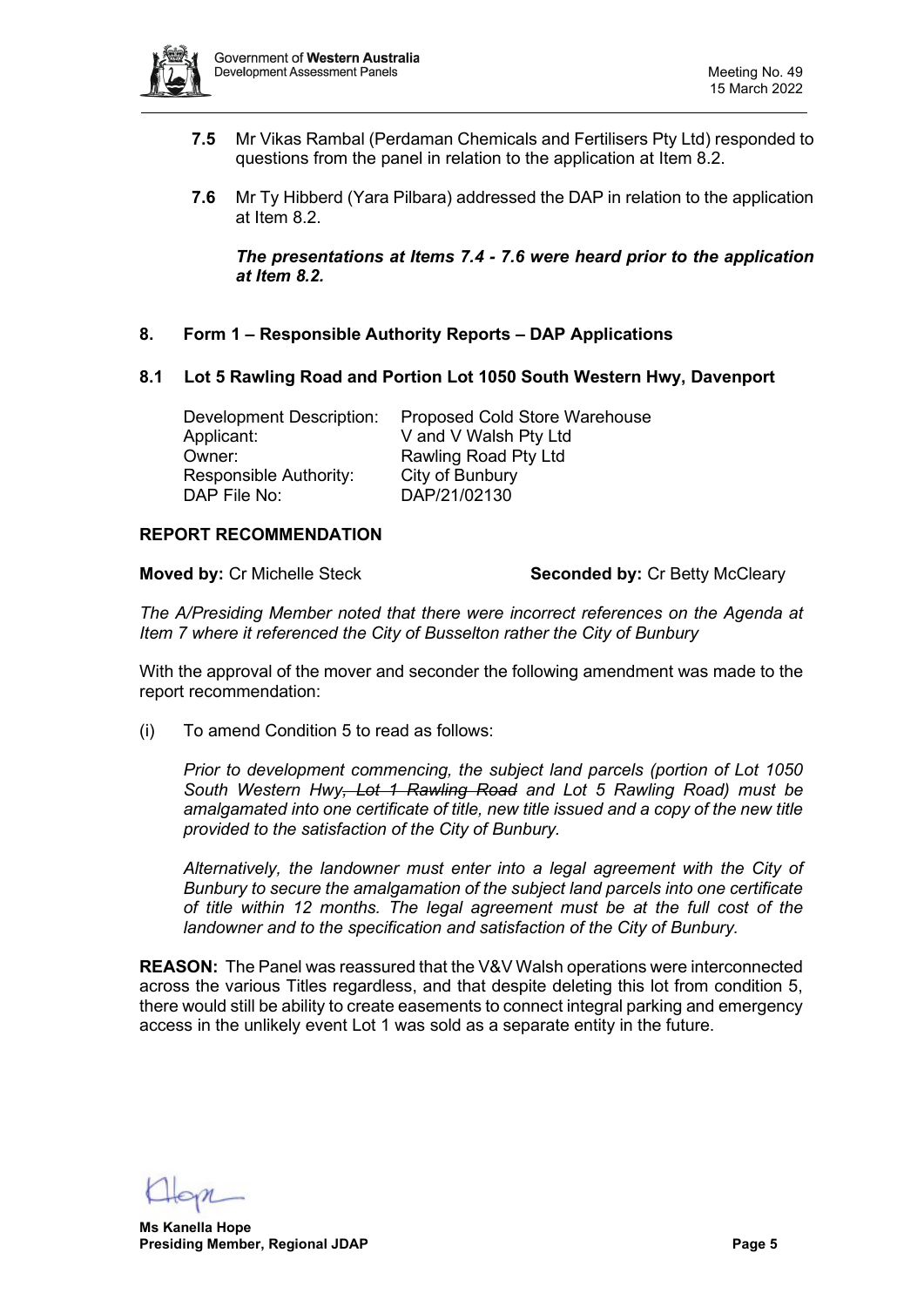

That the Regional JDAP resolves to:

- 1. **Accept** that the DAP Application reference DAP/21/02130 is appropriate for consideration as a "Warehouse/Storage" land use and compatible with the objectives of the zoning table in accordance with Clause 16 of the City of Bunbury Local Planning Scheme No. 8
- 2. **Approve** DAP Application reference DAP/21/02130 and accompanying plans in accordance with Clause 68 of Schedule 2 (Deemed Provisions) of the *Planning and Development (Local Planning Schemes) Regulations 2015* and the provisions of the City of Bunbury Local Planning Scheme No. 8, subject to the following conditions:

#### **Conditions**

- 1. This decision constitutes planning approval only and is valid for a period of four (4) years from the date of approval. If the subject development is not substantially commenced within the specified period, the approval shall lapse and be of no further effect.
- 2. All development shall be in accordance with the approved development plans (attached) which form part of this development approval.
- 3. At all times, the development the subject of this approval must comply with the land use definition 'Warehouse/Storage,' as contained in Part 6, Division 2 of the City of Bunbury Local Planning Scheme No. 8.
- 4. All works required to satisfy a condition of this approval are required to be installed / constructed and maintained in accordance with the approved plans and conditions of approval for the life of the development.
- 5. Prior to development commencing, the subject land parcels (portion of Lot 1050 South Western Hwy and Lot 5 Rawling Road) must be amalgamated into one certificate of title, new title issued and a copy of the new title provided to the satisfaction of the City of Bunbury.

Alternatively, the landowner must enter into a legal agreement with the City of Bunbury to secure the amalgamation of the subject land parcels into one certificate of title within 12 months. The legal agreement must be at the full cost of the landowner and to the specification and satisfaction of the City of Bunbury.

6. Prior to development commencing, elevation details for the amenities and plant room as clouded in red on the approved plans are to be submitted to the satisfaction of the City of Bunbury.

**Ms Kanella Hope Presiding Member, Regional JDAP Page 6**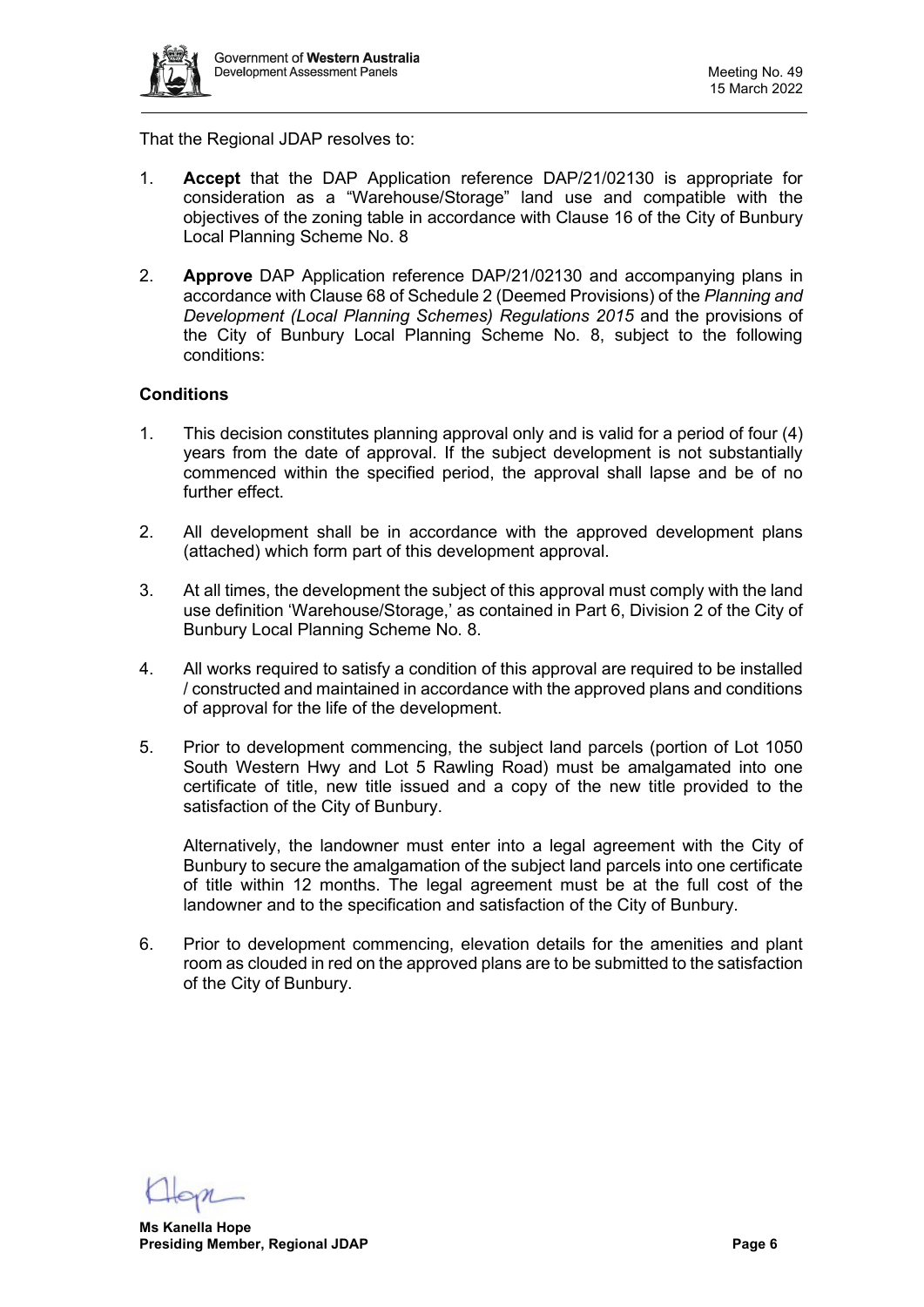

- 7. Prior to development commencing, a Stormwater and Drainage Management Plan, prepared in accordance with the Department for Water's Stormwater Management Manual must be submitted for the approval of the City of Bunbury. The Stormwater and Drainage Management Plan will determine the drainage infrastructure required to support the development and as a minimum it must address:
	- (a) Proposed development;
	- (b) Storm events to be managed;
	- $(c)$  Onsite retention at a rate of 2m<sup>3</sup> for each 65m<sup>2</sup> of site impervious area;
	- (d) Overland flow path for larger events (up to the 1% AEP);
	- (e) Effect of groundwater;
	- (f) Use of water sensitive urban design principles;
	- (g) Water quality;
	- (h) Protection of adjacent/nearby waterways and wetlands; and
	- (i) Conclusions / recommendations.
- 8. Prior to development commencing, a Construction Management Plan (CMP) is to be submitted for approval to the specifications and satisfaction of the City of Bunbury. The CMP must address the following issues, where applicable:
	- (a) Public safety and amenity;
	- (b) Site plan and security;
	- (c) Contact details of essential site personnel, construction period and operating hours;
	- (d) Community information, consultation and complaints management plan;
	- (e) Noise, vibration and dust management;
	- (f) Dilapidation reports of nearby properties and City of Bunbury assets;
	- (g) Traffic, access and parking management;
	- (h) Waste management and materials re-use and/or recycling;
	- (i) Earthworks, excavation, land retention/piling and associated matters;
	- (j) Contamination risks;
	- (k) Storm water and sediment control;
	- (l) Tree management and protection; and
	- (m) Any other matters deemed appropriate by the local government.

The approved CMP must be complied with at all times during the construction of the development.

- 9. Prior to development commencing, an application to construct or install an apparatus for the treatment of sewage and the disposal of effluent and liquid wastes must be submitted for the approval of the City of Bunbury's Environmental Health Services, in accordance with the *Health (Treatment of Sewage and Disposal of Effluent and Liquid Waste) Regulations 1974.*
- 10. Prior to development commencing, a landscaping plan must be submitted for the approval of the City of Bunbury. The landscape plan must address the following:
	- (a) A site plan of existing and proposed development with natural and finished ground levels;
	- (b) The location, species and size of existing vegetation and vegetation to be removed;
	- (c) Exact species, location and number of proposed plants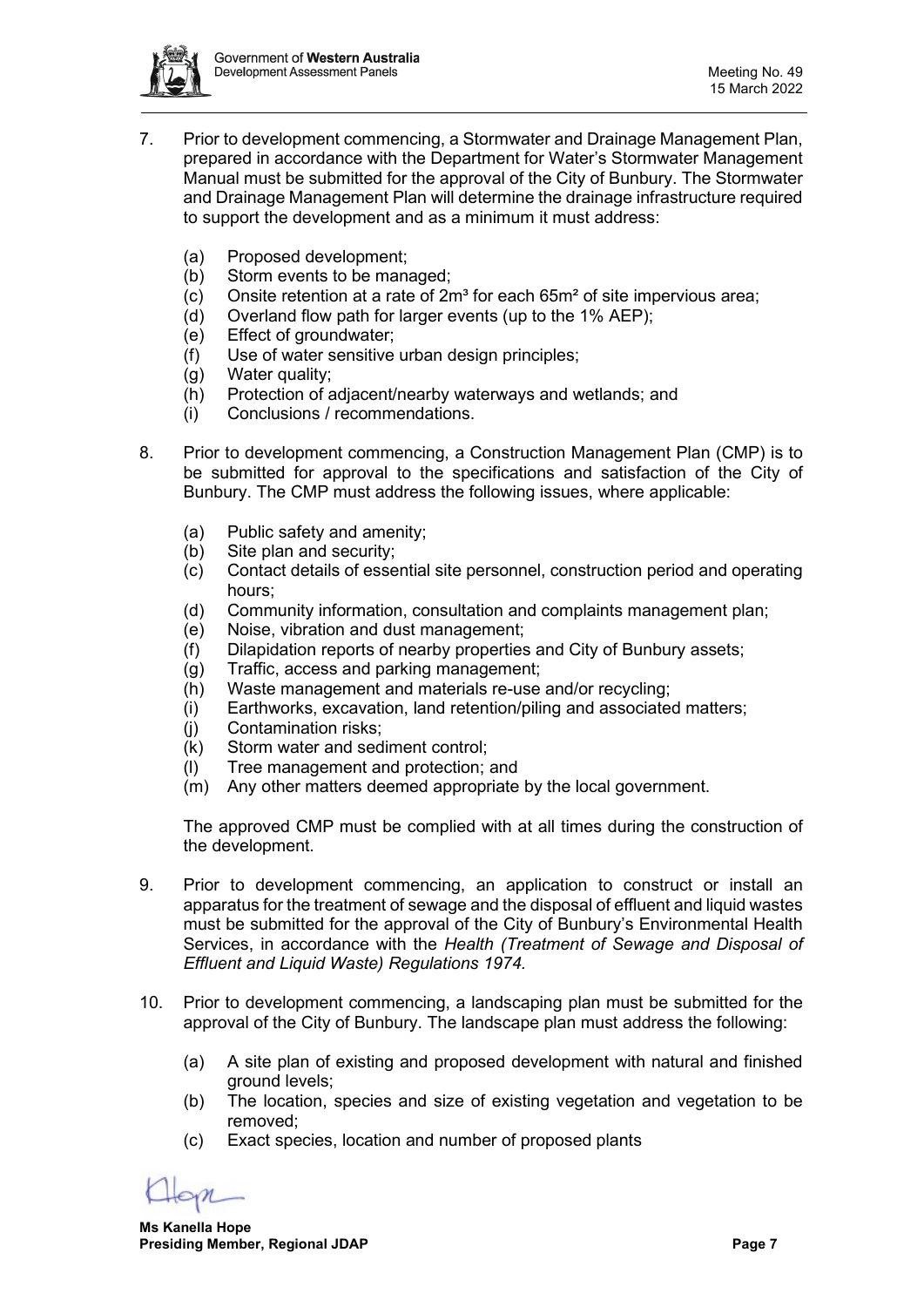

- (d) A key or legend detailing proposed species types grouped under the subheadings of tree, shrub and ground cover.
- (e) Mulching or similar treatments of garden beds;
- (f) Details of reticulation of landscaped areas including the source of water supply and proposed responsibility for maintenance; and
- (g) Demonstrate consistency with the Bushfire Management Plan (BMP) and compliance with the requirements of Schedule 1: Standards for Asset Protection Zones.

Before the development is occupied, the landscaped area(s) must be planted, established and reticulated in accordance with the endorsed landscape plan. The landscaped areas must be maintained at all times to the satisfaction of the City of Bunbury and in accordance with the BMP.

- 11. Before the development is occupied, confirmation is to be provided that the measures contained at Section 6 of the Bushfire Management Plan have been implemented. This information should include a completed 'Certification by Bushfire Consultant.' All ongoing works are to be maintained for the life of the development.
- 12. Before the development is occupied, a notification, pursuant to section 70A of the *Transfer of Land Act 1893*, is to be placed on the certificate of title of the lot falling within, or partially within, a 'bushfire prone area' as designated by an Order made by the Fire and Emergency Services Commissioner under section 18P of the *Fire and Emergency Services Act 1998*, advising of the existence of a hazard or other factor. The notification is to state as follows:

*"This land is within a 'bushfire prone area' as designated by an Order made by the Fire and Emergency Services Commissioner under section 18P of the Fire and Emergency Services Act 1998 and may be subject to a Bushfire Management Plan or Bushfire Protection Criteria Assessment."* 

# **Advice Notes**

- 1. This is a development approval only. The applicant/owner is advised that it is their responsibility to ensure that the proposed development complies with all other applicable legislation, local laws and/or license requirements that may relate to the development.
- 2. The City of Bunbury advises that this development approval does not remove or affect any statutory responsibility the proponent may have in notifying the relevant federal government public authority of the proposal under the Commonwealth of Australia *Environment Protection and Biodiversity Conservation Act 1999* as amended. Further information can be obtained from the Department of Agriculture, Water and Environment on (02) 6274 1111.
- 3. The applicant is advised that in accordance with clause 4.2 of the Notice Exemption from Planning Requirements During a State of Emergency issued by the Minister for Planning under clause 78H of Schedule 2 of the Planning and Development (Local Planning Schemes) Regulations 2015 on 8 April 2020, the timeframe for the substantial commencement of works associated with this approval is extended by two years from the expiry date stated in the conditions of approval.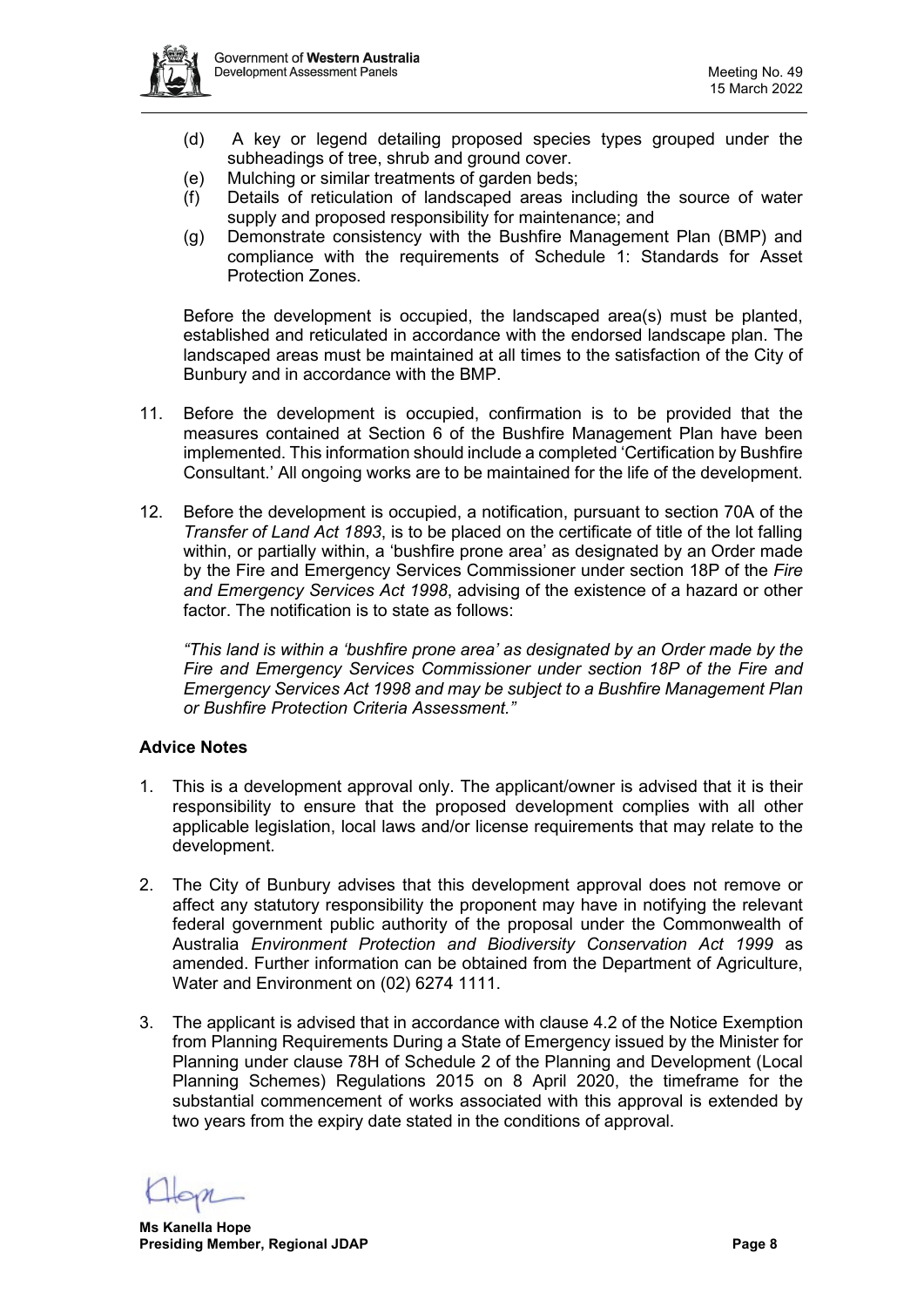

- 4. The development is subject to the Building Act 2011, Building Regulations 2012 and Building Code of Australia. A separate building permit must be granted before the development commences, where offences occur statutory penalties apply. The applicant/owner is advised to liaise further with the City of Bunbury's Building Services on (08) 9792 7000.
- 5. Please be aware that the subject land is located in a high groundwater table area. Treatments such as subsoil drainage may be required to prevent any increases to groundwater table levels on adjoining properties.
- 6. In the event dewatering is proposed, the proponent is advised to contact DWER on 9726 4111 for a licence to dewater under the Rights in Water and Irrigation Act 1914 (RIWI Act) if the proposed activity is to exceed the threshold specified at [https://www.water.wa.gov.au/licensing/water-licensing/exemptions.](https://aus01.safelinks.protection.outlook.com/?url=https%3A%2F%2Fwww.water.wa.gov.au%2Flicensing%2Fwater-licensing%2Fexemptions&data=04%7C01%7Cdaniel.wong%40dwer.wa.gov.au%7Cb6ee81a48ee74557588308d9daf35359%7C53ebe217aa1e46feb88e9d762dec2ef6%7C0%7C0%7C637781561070138198%7CUnknown%7CTWFpbGZsb3d8eyJWIjoiMC4wLjAwMDAiLCJQIjoiV2luMzIiLCJBTiI6Ik1haWwiLCJXVCI6Mn0%3D%7C0&sdata=jeZotUoX0m3zil14eoKLDGRm7Udwus%2Fpx5rKU%2BK1uSA%3D&reserved=0)
- 7. Acid sulfate soils (ASS) risk mapping indicates that the site is located within an area identified as representing a moderate to high risk of ASS occurring within 3 metres of the natural soil surface. Please refer to the Department of Water of Environmental Regulation's (DWER) acid sulfate soil guidelines for information to assist with the management of ground disturbing works. [https://www.der.wa.gov.au/your](https://aus01.safelinks.protection.outlook.com/?url=https%3A%2F%2Fwww.der.wa.gov.au%2Fyour-environment%2Facid-sulfate-soils%2F69-acidsulfatesoils-guidelines&data=04%7C01%7Cdaniel.wong%40dwer.wa.gov.au%7Cb6ee81a48ee74557588308d9daf35359%7C53ebe217aa1e46feb88e9d762dec2ef6%7C0%7C0%7C637781561070138198%7CUnknown%7CTWFpbGZsb3d8eyJWIjoiMC4wLjAwMDAiLCJQIjoiV2luMzIiLCJBTiI6Ik1haWwiLCJXVCI6Mn0%3D%7C0&sdata=Dg3T2LcI4nu7TCUdogGss4jsZ0%2FNWmFCcCvyvc4MDkM%3D&reserved=0)[environment/acid-sulfate-soils/69-acidsulfatesoils-guidelines](https://aus01.safelinks.protection.outlook.com/?url=https%3A%2F%2Fwww.der.wa.gov.au%2Fyour-environment%2Facid-sulfate-soils%2F69-acidsulfatesoils-guidelines&data=04%7C01%7Cdaniel.wong%40dwer.wa.gov.au%7Cb6ee81a48ee74557588308d9daf35359%7C53ebe217aa1e46feb88e9d762dec2ef6%7C0%7C0%7C637781561070138198%7CUnknown%7CTWFpbGZsb3d8eyJWIjoiMC4wLjAwMDAiLCJQIjoiV2luMzIiLCJBTiI6Ik1haWwiLCJXVCI6Mn0%3D%7C0&sdata=Dg3T2LcI4nu7TCUdogGss4jsZ0%2FNWmFCcCvyvc4MDkM%3D&reserved=0)

# **The Report Recommendation was put and CARRIED UNANIMOUSLY.**

**REASON:** The Panel recognised the significance of the proposal and the complexities involved. The Panel was satisfied the development met the planning framework and the conditions proposed were suitable, including for bushfire risk management, save for the deletion of reference to Lot 1 Rawling Road from Condition 5.

This was discussed amongst a range of matters, with the Panel noting general agreement between the applicant and the city in this regard, although there were other options available from the city's perspective to manage this circumstance.

The Panel was reassured that the V&V Walsh operations were interconnected across the various Titles regardless, and that despite deleting this lot from condition 5, there would still be ability to create easements to connect integral parking and emergency access in the unlikely event Lot 1 was sold as a separate entity in the future.

*Cr Michelle Steck and Cr Betty McCleary (City of Bunbury) left the panel at 10:10am. Cr Margaret Bertling (City of Karratha) joint the panel at 10:10am.*

#### <span id="page-8-0"></span>**8.2 Lots 3012, 3013, 3015, 3016 on DP42282, Lots 553, 556, 557 on DP406755. Lots 566, 567, 568, 571 on DP28209, Lot 538 on DP221364 & Lot 581 on DP72793, Burrup**

Responsible Authority: City of Karratha DAP File No: DAP/2/02/155

Development Description: Urea Production Facility and Associated Works Applicant: Perdaman Chemicals and Fertilisers Pty Ltd<br>
Owner: State of WA. City of Karratha State of WA, City of Karratha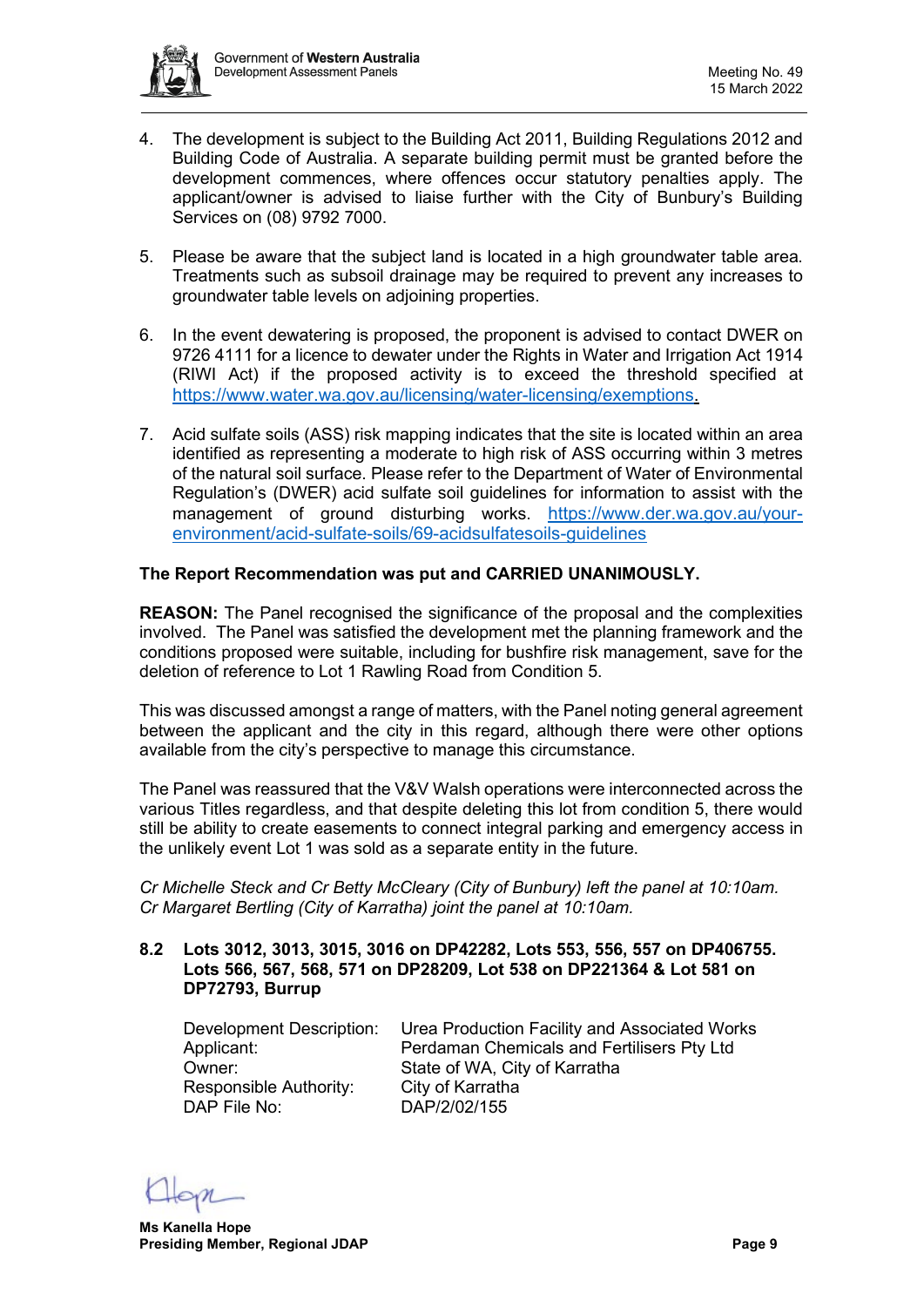

# **REPORT RECOMMENDATION**

**Moved by:** Mr Gene Koltasz **Seconded by:** Mr Justin Page

With the approval of the mover and seconder the following amendment was made to the report recommendation:

(i) To amend Condition 4 to read as follows:

*Prior to construction beginning on any buildings on site a revised plan set providing site, elevations and floor plans of buildings updated to reflect compliance with Development Approval conditions, is to be submitted to and approved by the City of Karratha*

(ii) To amend Condition 14 to read as follows:

*An Operational Management Plan is to be submitted prior to operations beginning to and approved by the City of Karratha and thereafter be implemented to the satisfaction of the City of Karratha.*

**REASON:** The Panel amended condition 4 and 14 to ensure clarity and finality of obligations. The City and the applicant were agreeable to these revisions.

That the Regional JDAP resolves to:

1. **Approve** DAP Application reference DAP/21/02155 in accordance with Clause 68 of Schedule 2 (Deemed Provisions) of the *Planning and Development (Local Planning Schemes) Regulations 2015*, and the provisions of the City of Karratha Local Planning Scheme No. 8, subject to the following conditions:

# **Conditions**

- 1) This decision constitutes planning approval only and is valid for a period of four years from the date of approval. If the subject development is not substantially commenced within the specified period, the approval shall lapse and be of no further effect.
- 2) A revised operational site plan, including the proposed use of the laydown area being submitted to and approved by the City of Karratha and thereafter being implemented to the satisfaction of the City of Karratha.
- 3) Prior to any civil works beginning on Lot 556 on DP406755 and Lot 557 on DP406755 a revised 'construction layout' site plan based on initial access from the current alignment of Hearson Cove Road, for the construction phase of the development, is to be submitted to and approved by the City of Karratha. A revised version of this approved plan shall be submitted to and approved by the City of Karratha prior to the construction laydown area gaining access from the realigned Hearson Cove Road. The approved plan shall be implemented and adhered to through the construction phase of the development, to the satisfaction of the City of Karratha.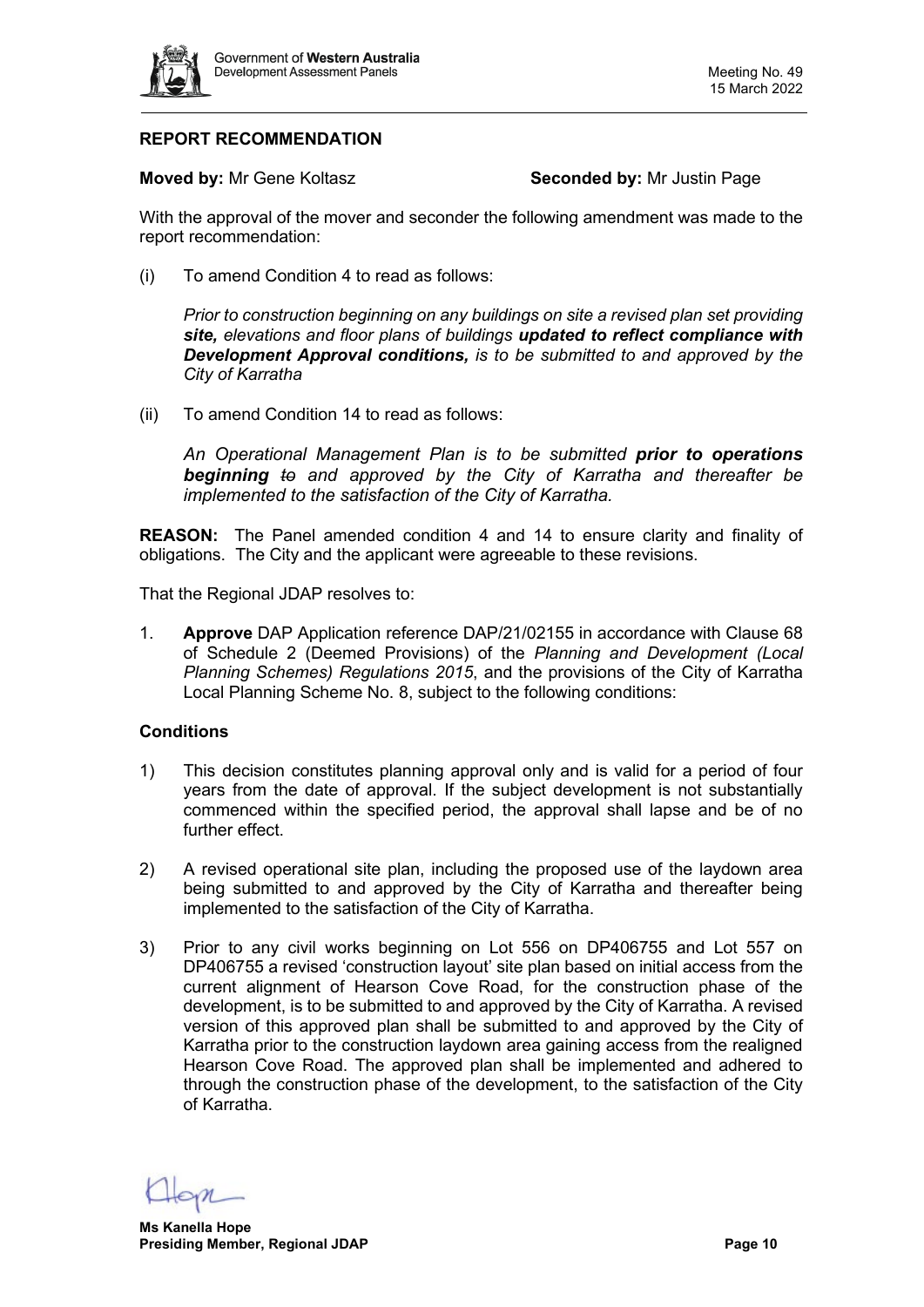

- 4) Prior to construction beginning on any buildings on site a revised plan set providing site, elevations and floor plans updated to reflect compliance with Development Approval conditions, is to be submitted to and approved by the City of Karratha.
- 5) Prior to works beginning on the conveyor infrastructure, plans showing the alignment and details of the infrastructure, as authorised and approved by Development WA to be shared with the City of Karratha.
- 6) Prior to any civil works beginning on Lot 556 on DP406755 and Lot 557 on DP406755 a revised Drainage Management Plan and Surface Water Management Plan based on initial access from the current alignment of Hearson Cove Road, for the construction phase of the development, is to be submitted to and approved by the City of Karratha. A revised version of these approved plans shall be submitted to and approved by the City of Karratha prior to the construction laydown area gaining access from the realigned Hearson Cove Road. The approved plans shall be implemented and adhered to through the construction phase of the development, to the satisfaction of the City of Karratha.
- 7) Prior to any civil works beginning on Lot 3016 (being Site C) and on land parcels containing the conveyor footprint, a revised Drainage Management Plan and Surface Water Management Plan for the construction phase of the development, is to be submitted to the City of Karratha. The approved plans shall be implemented and adhered to through the construction phase of the development.
- 8) Prior to the development becoming operational a revised Surface Water Management Plan is to be submitted to and approved by the City of Karratha. The approved plan shall be implemented and adhered to through the operational phase of the development, to the satisfaction of the City of Karratha.
- 9) Public access is to be maintained along existing Hearson Cove Road at all times while being used for access to Site F, unless any temporary closure or diversion is approved in writing by the City of Karratha.
- 10) Prior to earthworks beginning on Lot 556 on DP406755 and Lot 557 on DP406755 (being Site F), a Traffic Management Plan for the use of and access to and from the current alignment of Hearson Cove Road (being within Reserve 52836), is to be submitted to and approved by the City of Karratha and thereafter be implemented to the satisfaction of the City of Karratha while the existing alignment of Hearson Cove Road is being used for access.
- 11) Damage to road pavements or City assets caused by construction activity or operations including, but not limited to vehicle movements, shall be repaired or replaced at no cost to the City and in accordance with specifications, works supervision and scheduling arrangements to be approved by the City of Karratha.
- 12) Prior to the development becoming operational, car parking areas, vehicle access and vehicle circulation areas shown on the approved plan are to be constructed (sealed), drained and line marked and thereafter maintained to the satisfaction of the City of Karratha.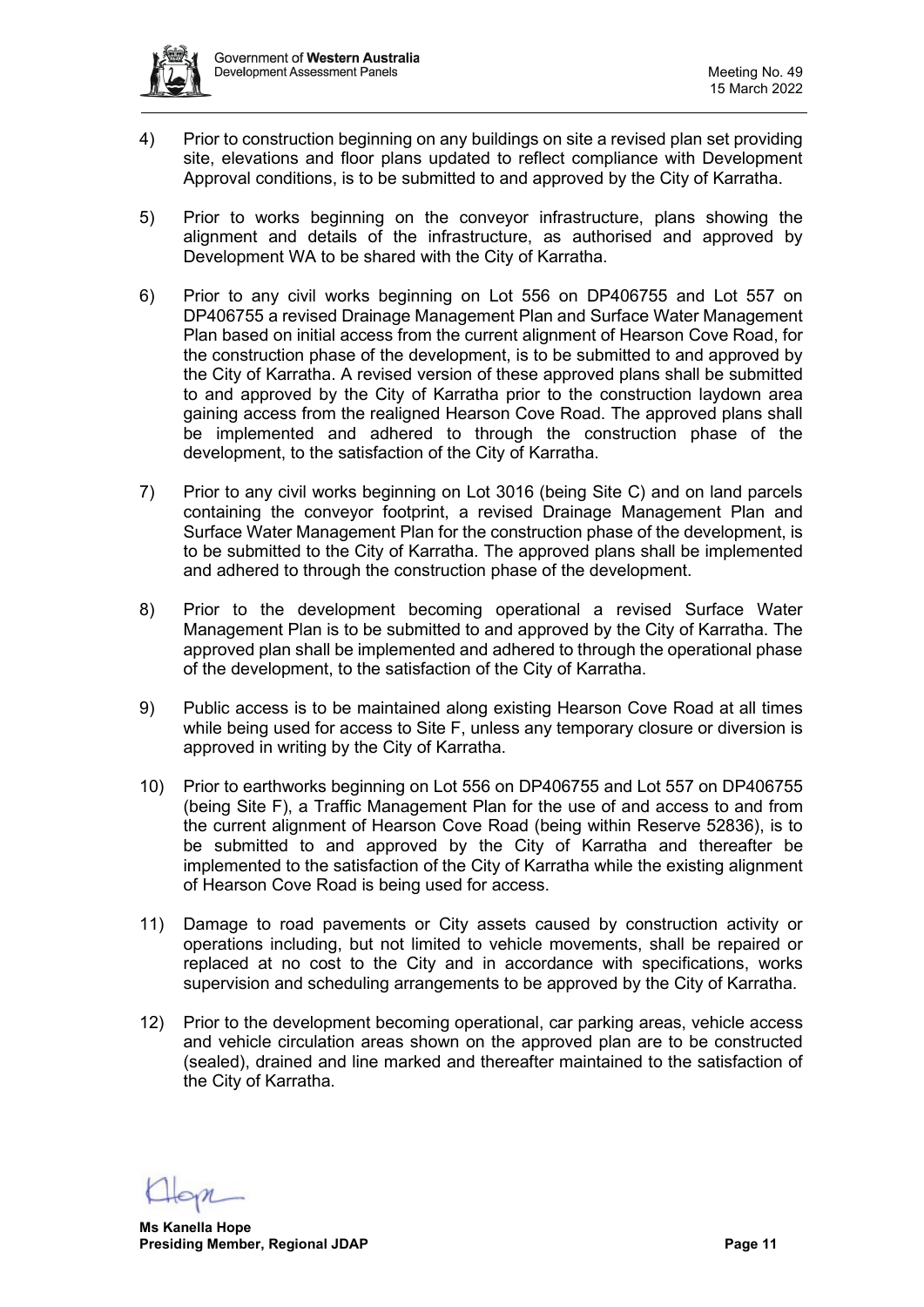

- 13) The Construction Environmental Management Plan shall be implemented and adhered to through the construction phase of the development to the satisfaction of the City of Karratha.
- 14) An Operational Management Plan is to be submitted prior to operations beginning and approved by the City of Karratha and thereafter be implemented to the satisfaction of the City of Karratha.
- 15) The current draft Social Impact Management Plan as it relates to the construction phase of the project being revised to address the City's comments from 24 February 2022 prior to earthworks beginning on site and thereafter being implemented to the satisfaction of the City of Karratha during the construction phase. The Social Impact Management Plan being further revised to address the operational phase of the project and submitted to and approved by the City of Karratha prior to operations beginning on site and thereafter be implemented to the satisfaction of the City of Karratha.
- 16) Prior to the development becoming operational a revised Bushfire Management Plan is to be submitted to and approved by The City of Karratha and thereafter implemented to the satisfaction of the City of Karratha.
- 17) Prior to the development becoming operational a detailed landscaping plan is to be submitted to and approved by the City of Karratha and thereafter implemented to the satisfaction of the City of Karratha.
- 18) The mitigation measures outlined in Section 5.6 of the Landscape and Visual Impact Assessment Report are to be implemented to the satisfaction of the City of Karratha.
- 19) Any external lighting shall be installed and maintained so as to minimise the potential for passing motorists on Burrup and Hearson Cove Roads to be distracted and causing nuisance to nearby industrial operations and/or visitors to nearby sites within the public domain, to the satisfaction of the City of Karratha.

# **Advice Notes**

- 1. The revised 'construction layout' site plans are to address managing access from Hearson Cove Road and the visual and amenity impact of the layout for laydown on the entry to Hearson Cove Road.
- 2. In accordance with the Ministerial Statement 1180 published on 24 January 2022, the Aboriginal Heritage Management Plan and the Cultural Heritage Management Plan shall be implemented through the construction and operational phases of the development as per the conditions and commitments that apply.
- 3. The applicant is to comply with other relevant legislative requirements, including:
	- a. *Aboriginal Heritage Act 1972*;
	- b. *Environmental Protection Act 1986, Ministerial Statement 1180* and any Works Approval required for the proposed development under Schedule 1 of the *Environmental Protection Regulations 1987*.
	- c. *Dangerous Goods Safety Act 2004* and relevant associated regulations.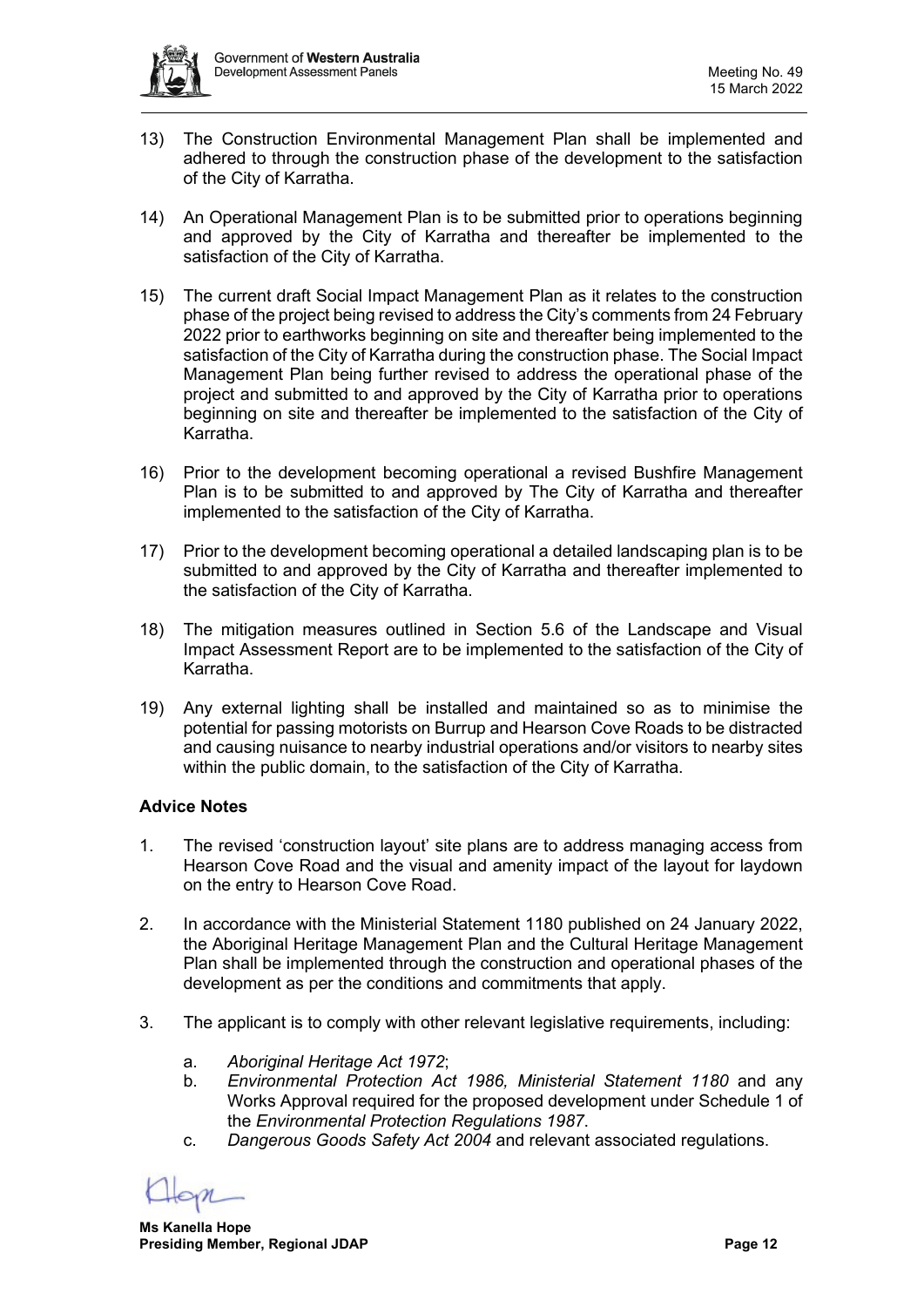

- 4. The applicant will be required to seek approval from Main Roads Western Australia for connection to and any required modifications to the intersection of site access roads and Burrup Road. Approval will also need to be sought from Main Roads Western Australia for the transportation of restricted and oversized loads.
- 5. The City of Karratha should also be consulted regarding approvals required to utilise Hearson Cove Road for the transport of modules and oversized loads. The City will consider factors including: number of vehicle trips; size and weight of vehicles; and current condition and ability of Hearson Cove Road to accommodate proposed usage.
- 6. The applicant shall implement dust management measures at all times during the construction and operational phases of the development in accordance with the required plans and any other relevant legislation and/or approvals applicable to this development.
- 7. The proponent may be required to submit an application to the City of Karratha's Environmental Health Services and/or the Department of Health for the use of temporary effluent disposal systems.
- 8. No signs are included as part of this approval. Should any signs be proposed on buildings and structures across the site please refer to the City's Local Planning Policy DP22 – Advertising Signs to determine whether any signs that may be proposed would require the submission of a Development Application to gain Development Approval.
- 9. The applicant is required to comply with the *Environmental Protection Act 1986* and any Works Approval required for the proposed development under Schedule 1 of the *Environmental Protection Regulations 1987* issued by the Department of Water and Environmental Regulation.
- 10. The applicant is required to undertake the development in accordance with the *Dangerous Goods Safety Act 2004* and relevant associated regulations.
- 11. Should the proponent be aggrieved by this decision, or any of the conditions imposed, there is a right of review under the *Planning and Development Act 2005*. An application for review must be submitted in accordance with Part XIV of the *Planning and Development Act 2005* within twenty-eight (28) days of the date of this decision to: the State Administrative Tribunal, GPO Box U1991, Perth, WA 6845. Further information regarding this right of review is available on the SAT website www.sat.justice.wa.gov.au or by phoning 1300 306 017

# **The Report Recommendation was put and CARRIED UNANIMOUSLY.**

**REASON:** The panel members recognised this is a major project for the applicant, the City of Karratha and the State of Western Australia, if not also of national and international significance.

The environmental and heritage processes to date, that have preceded and sit alongside but separate to the planning framework were acknowledged, including the City position and applicant acknowledgment that these matters have and will continue to be thoroughly and appropriately dealt with via these other processes.